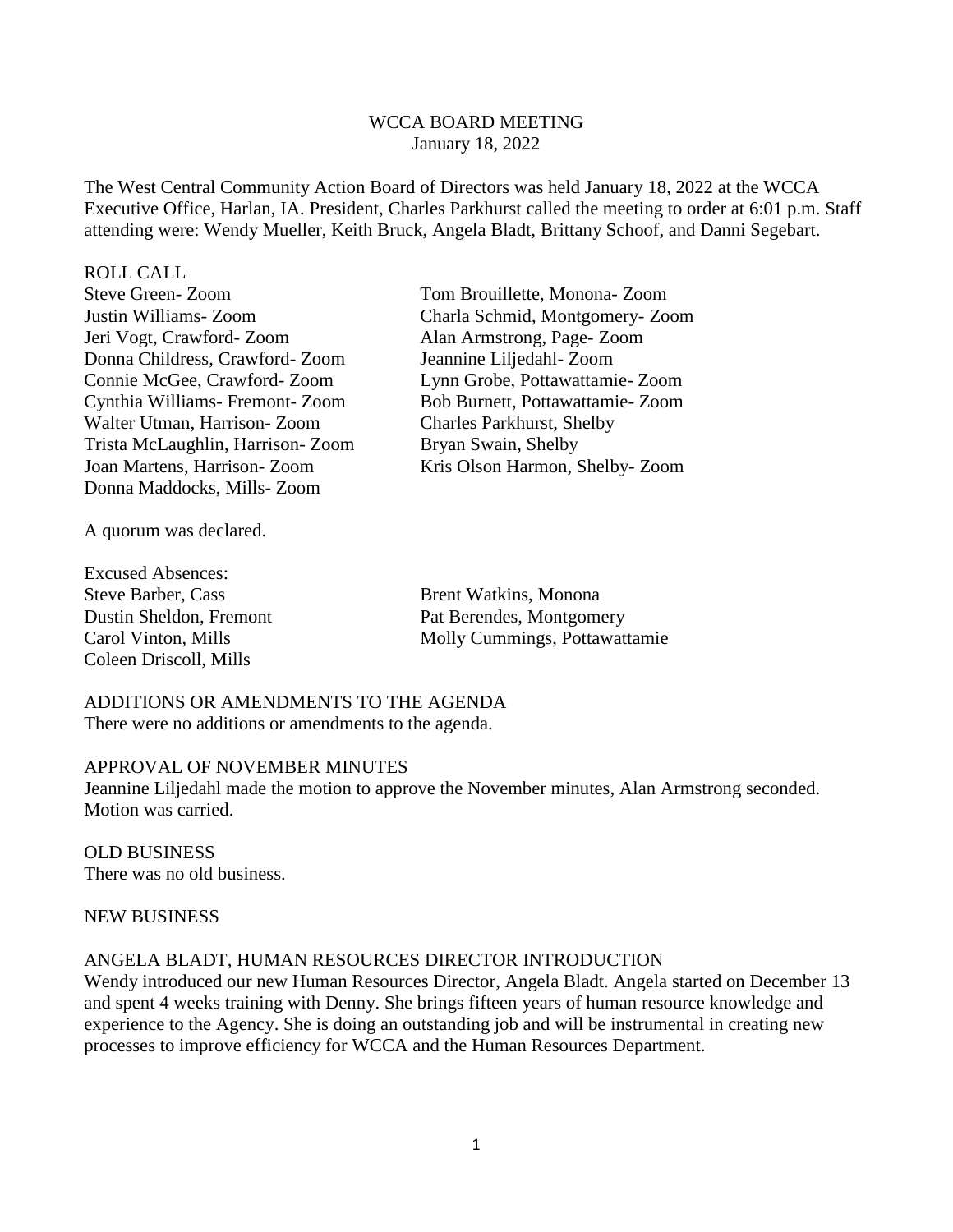## WCCA BY-LAW SIGN-OFF

Wendy stated all proposed changes that were presented in November have been made and all Board of Directors received a copy of the WCCA By-Laws in the January board packets. CSBG organizational standards require that all board members receive a copy of the by-laws every two years. Board of Directors are to sign the form provided in their board packet and return as soon as possible.

## WCCA RISK ASSESSMENT

Wendy stated that the Risk Assessment needs completed every two years in order to be in compliance for CSBG Organizational Standard 4.6 and it was last completed in January 2020. We used the risk assessment tool from the National Community Action Partnership that is designed specifically for Community Action agencies through a partnership with the NonProfit Risk Management Center. There were 14 modules completed on the following areas: Risk Management Basics, Governance Risk, Facility and Building Security, Human Resources and Employment Practices, Financial Reporting and Internal Controls, Contracts, Client and Participant Safety, Transportation, Technology and Privacy Risk Management, Special Events, Crisis Management and Business Continuity Planning, Volunteer Risk Management, Fundraising and Resource Development, and Service Delivery Risk. The assessment was completed on December 29 with Brittany, Keith, and Denny's assistance and reviewed by the management team on January 11. Wendy presented the Risk Assessment and the recommendations that were identified for further review: 1- Conduct a Board of Directors self-assessment annually. 2- Periodic inspections of facilities and equipment to identify potential problems. 3- Review employment offer written process. 4- Complaint Resolution and Appeal Procedure needs to include volunteers. 5- Review and update Workplace Violence Policy to include a statement regarding possession of weapons. 6 - Driver applications for positions that require extensive driving. Wendy and the program directors will address the recommended areas and make the necessary changes required. Since the last assessment was completed in 2020, we implemented new procedures and updated numerous policies to reduce risk for staff and the agency.

### FADSS FY2023-2025 RFP SUBMISSION APPROVAL

DCAA issued a competitive RFP (Request for Proposal) for the FaDSS program on November 29, 2021. All current FaDSS grantees have to compete for their service territory. Our service territory remained the same 10 counties with a funding amount of \$501,793 and a capacity of 107 families, this is an increase in capacity of 5 slots. The application is due on February 10, 2022 and intent to award will be announced on March 25, 2022. The new three year grant cycle will start July 1, 2022, and anyone can apply for the FaDSS grant. Wendy has completed the grant narrative section and Keith Bruck will be completing the financial portion. Deb Martens, the CCR&R Director has been reviewing and editing our work as she has experience with RFP's. It has definitely been a team effort. We are hopeful that we will retain our program. We are requesting board approval to submit the FaDSS grant proposal by February 10. Charla Schmid made a motion to approve submitting the FaDSS FY20223-2025 RFP on February 10, 2022. Alan Armstrong seconded. Motion carried.

### PERSONNEL POLICY UPDATES APPROVAL

Everyone received copies of Personnel Policies #103 Equal Employment and Program Services Opportunity, #109 Client/Contractor/Volunteer Compliant Resolution and Appeal Procedure, #508 Use of Equipment, and #511 Workplace Violence. Angela explained all proposed changes to the board and the proposed changes have been approved by Policy Council. Lynn Grobe made the motion to approve changes to #103 Equal Employment and Program Services Opportunity, #109 Client/Contractor/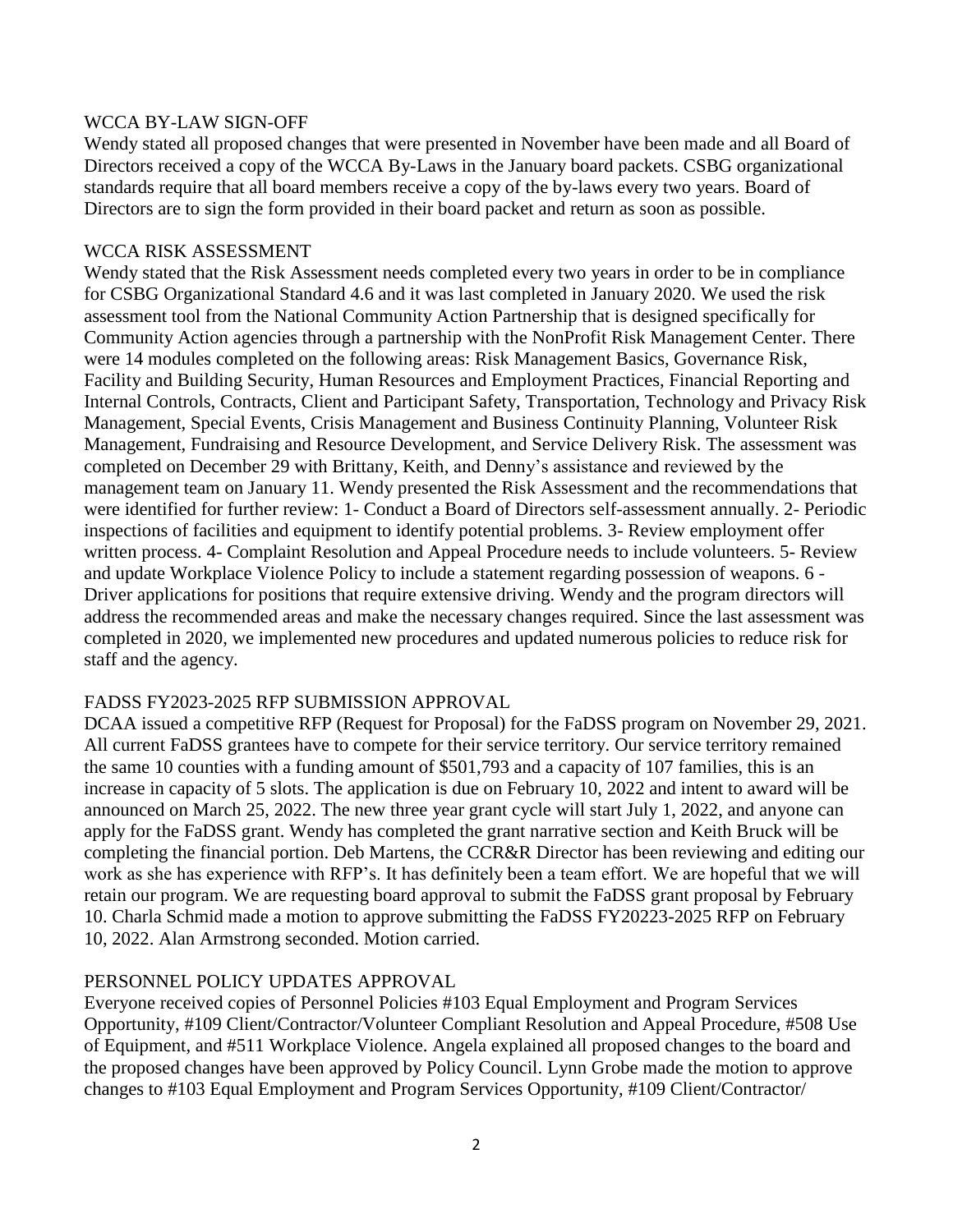Volunteer Compliant Resolution and Appeal Procedure, #508 Use of Equipment, and #511 Workplace Violence and the entire WCCA Personnel Policy Manual. Steve Green seconded. Motion carried.

# HEAD START/EARLY HEAD START POLICY UPDATES APPROVAL

Danni explained the new Family Partnership policy and the proposed changes to the Positive Guidance and Behavior policy. The policies were presented and approved by Policy Council. Alan Armstrong made a motion to approve the Head Start/Early Head Start Policy addition and changes, Charla Schmid seconded. Motion carried.

# HEAD START/EARLY HEAD START PROGRAM UPDATE

- We currently have 15 staff openings in Head Start and Early Head Start.
- Our current enrollment for Head Start and Early Head Start is improving. Our current enrollment numbers are: 220 in Head Start, funded enrollment is 272. 65 in Early Head Start, funded enrollment is 92. 45 children are on the Head Start waitlist and 14 on the EHST waitlist that are over income.
- We only have one Early Head Start classroom open in Council Bluffs due to staffing. One Council Bluffs Head Start classroom will remain closed for the remainder of the school year due to lack of staff. We chose to provide the Council Bluffs school district with the 16 slots and we will be servicing those children through the school partnership. Glenwood Head Start classroom continues to be closed due to staffing.
- Included in the board packet was a letter from the Office of Head Start stating they will not resume evaluation of full enrollment beginning in January.
- Head Start training for both WCCA Board of the Directors and Policy Council is on Saturday, February 5, 9-1 p.m., via Zoom. It is not required but it is a great training to learn more about the policies and procedures of Head Start.
- We released the WCCA Head Start/Early Head Start Mandatory COVID-19 Vaccination and Masking Policy to all Head Start/Early Head Start Staff on December 2, due to the Office of Head Start Mandate. We already have a mask mandate in place for our staff and children ages 3 years and older. We have since implemented the mask mandate to include children who are two years of age.
- Danni and Wendy posted comments regarding the new mandates and the impacts the protocols would have on our children, families, partnerships, and our agency. As of January 2, the Louisiana Federal judge ruled that the Office of Head Start cannot enforce the mandate requirements in Iowa along with 23 other states. We are unsure at this time if the federal government will appeal the decision. We are not enforcing the mandate and our school partnerships can continue to operate as normal.
- Our Early Head Start Home Based teachers will be providing services remotely due to the high positivity rates. Danni will be assessing the numbers every two weeks and evaluating when it is safe to return to home visits.

### FEBRUARY BOARD MEETING

Wendy recommended that we do not have a February meeting and that March 15th will be the next meeting. Walter Utman made the motion to not have a February Board of Directors meeting, Alan Armstrong seconded. Motion was carried.

#### STAFF REPORTS

The Directors present had nothing new to add to their reports.